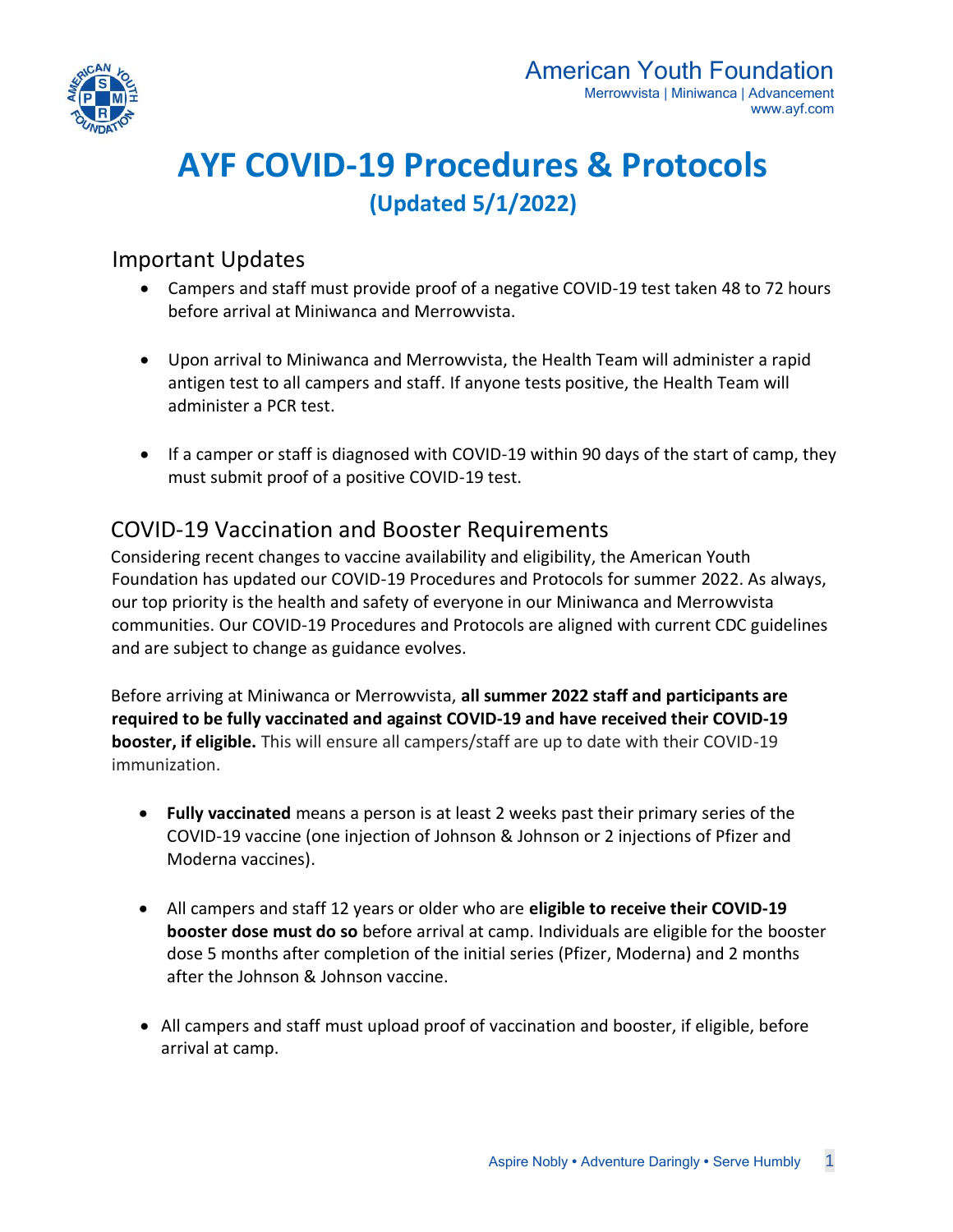• If boosters are authorized for campers 11 and younger before summer 2022 programs begin, the AYF will recommend those campers receive their booster, but it will not be required.

## COVID-19 Prevention Protocols Before Camp

Our camper families' careful adherence to low-risk pre-camp activities in 2021 was a major factor in the good health of our program communities. We are counting on you to help make this happen again this summer. Please carefully review this updated guidance for information on permitted activities, screening, and testing expectations prior to the start of camp.

COVID-19 has an incubation period of 4 to 10 days. The AYF asks staff and camper families to limit their indoor, in-person interactions to only those they live with to reduce the risk of exposure.

**Beginning 10 days before camp, all campers and staff** will wear [well-fitted procedure or KN95](https://www.cdc.gov/coronavirus/2019-ncov/prevent-getting-sick/mask-fit-and-filtration.html)  [mask](https://www.cdc.gov/coronavirus/2019-ncov/prevent-getting-sick/mask-fit-and-filtration.html) when indoors outside the home. They will avoid high-risk activities including large indoor gatherings (parties, concerts, sleepovers), movie theaters, sporting events, dining indoors at a restaurant, etc. We ask anyone who lives with a camper or staff member to be mindful of the risk for COVID-19 exposure during this 10-day period and to consider the health of the overall camp community when choosing activities during this time.

## At-Home Screening

Camper families should closely monitor their camper's health and immediately notify Miniwanca or Merrowvista if:

- the camper, staff member, or anyone they live with **exhibits any COVID-19 symptoms 10 days before arrival at camp**, including fever or chills, cough, sore throat, shortness of breath, fatigue, muscle or body aches, headache, new loss of taste or smell, congestion or runny nose, nausea or vomiting, or diarrhea.
- the camper, staff member, or anyone they live with tests **positive for COVID-19 3 weeks prior to arrival at camp.**
- Anyone the camper or staff member lives with **exhibits COVID-19 symptoms within 1 week after camp arrival**, regardless of COVID test result.

## Pre-Camp COVID-19 Vaccination and Testing

All summer 2022 campers and staff are required to participate in pre-program COVID-19 testing.

Each camper and staff member must upload a photo of a **negative COVID-19 test administered 48 to 72 hours** prior to arrival at Miniwanca or Merrowvista. At-home rapid antigen tests or PCR tests are accepted. **The camper or staff member's name and date of test**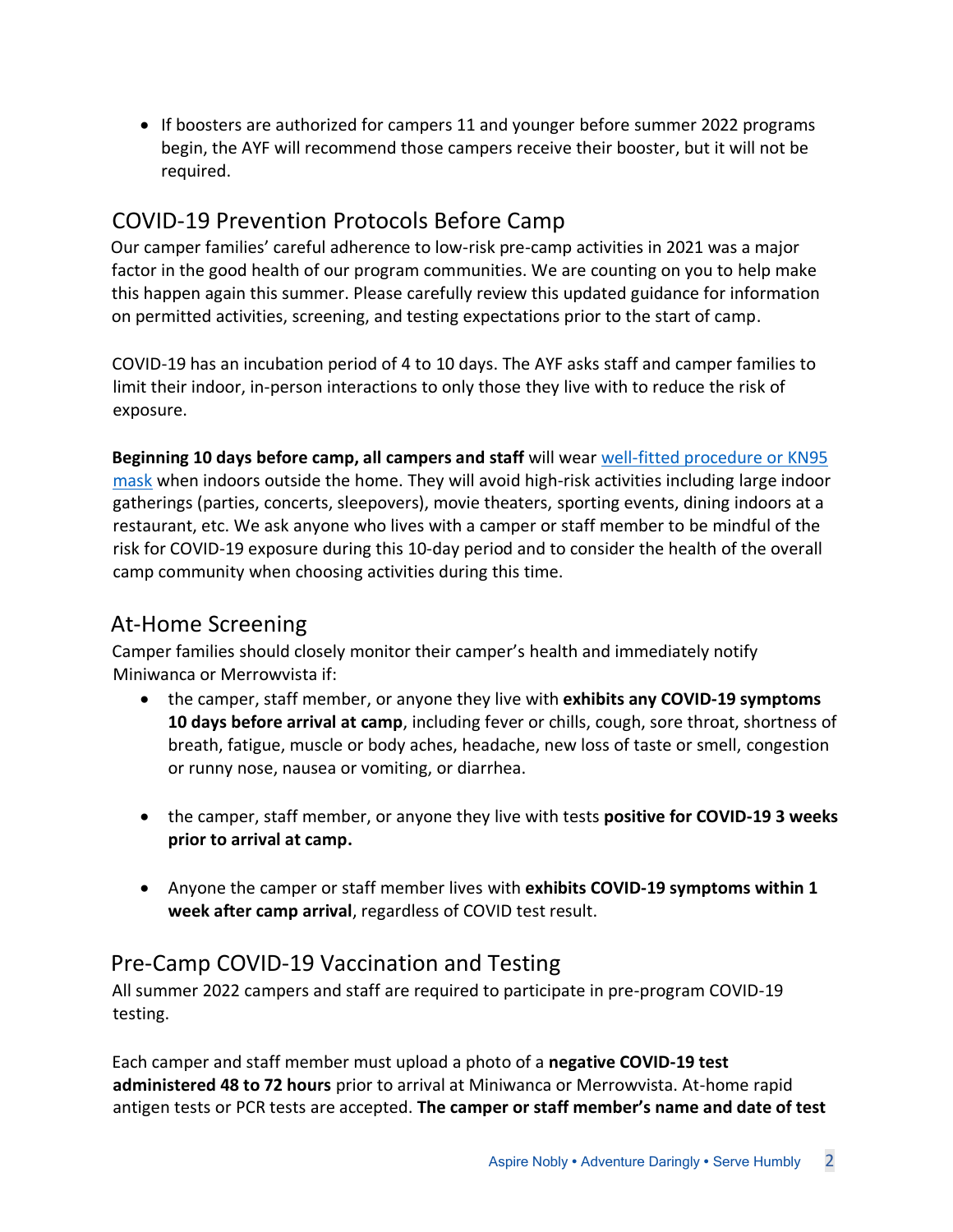**must be written in ink on the test result** and must be clearly visible in the photo. You will receive an email when you can upload this test result to CampBrain.

**Free rapid antigen tests** are available through the U.S. Government and [can be ordered online.](https://www.covid.gov/tests) If you have difficulty procuring tests for the required pre-arrival testing, please notify us in advance and we will work with you to locate a test.

| Camp                     | COVID-19<br><b>Vaccination</b><br>Dose 2<br>completed | <b>Low Risk Activities</b><br><b>Start Date</b><br>(10 days prior) | <b>COVID-19 Test</b><br>at Home<br>(48-72 hours<br>before arrival) | Camp<br><b>Starts</b> | Camp<br><b>Ends</b> |
|--------------------------|-------------------------------------------------------|--------------------------------------------------------------------|--------------------------------------------------------------------|-----------------------|---------------------|
| Miniwanca<br>Session A   | June 12<br>or sooner                                  | June 16                                                            | June 23 to 24                                                      | June 26               | July 8              |
| Miniwanca<br>Session B   | June 26<br>or sooner                                  | June 30                                                            | July 7 to 8                                                        | July 10               | July 29             |
| Merrowvista<br>Session A | June 19<br>or sooner                                  | June 23                                                            | June 30 to July 1                                                  | July 3                | July 15<br>or $22$  |
| Merrowvista<br>Session B | July 10<br>or sooner                                  | July 14                                                            | July 21 to 22                                                      | July 24               | Aug. 12             |

### Pre-Camp Activities, Vaccination, and COVID-19 Testing Timeline

## Travel To Camp

All campers and staff traveling to Merrowvista or Miniwanca will wear a [well-fitted procedure](https://www.cdc.gov/coronavirus/2019-ncov/prevent-getting-sick/mask-fit-and-filtration.html)  [or KN95 mask](https://www.cdc.gov/coronavirus/2019-ncov/prevent-getting-sick/mask-fit-and-filtration.html) for the entirety of the trip, including in airport or bus terminals and on the airplane or bus. This includes the AYF bus from St. Louis to Miniwanca and all airport shuttle pickups. Cloth masks are not sufficient for public transportation.

The AYF recommends travelers pack their own food, snacks, and a refillable water bottle. If travelers buy food or drink from restaurants while traveling, sit at least 6 feet away from others and only remove your mask for short periods of time to eat or drink.

More details regarding Opening and Closing Days are provided in the [Merrowvista Camper &](https://ayf.com/wp-content/uploads/2022/04/2022-Merrowvista-Camper-Handbook.pdf)  [Family Handbook](https://ayf.com/wp-content/uploads/2022/04/2022-Merrowvista-Camper-Handbook.pdf) and [Miniwanca Camper & Family Handbook.](https://ayf.com/wp-content/uploads/2022/03/2022-Miniwanca-Handbook.pdf)

## Opening/Arrival Day Testing

The AYF Health Team will administer a rapid antigen test to each camper and staff member upon arrival during the registration process. The camper or staff member will remain in their vehicle while awaiting test results, approximately 15 minutes.